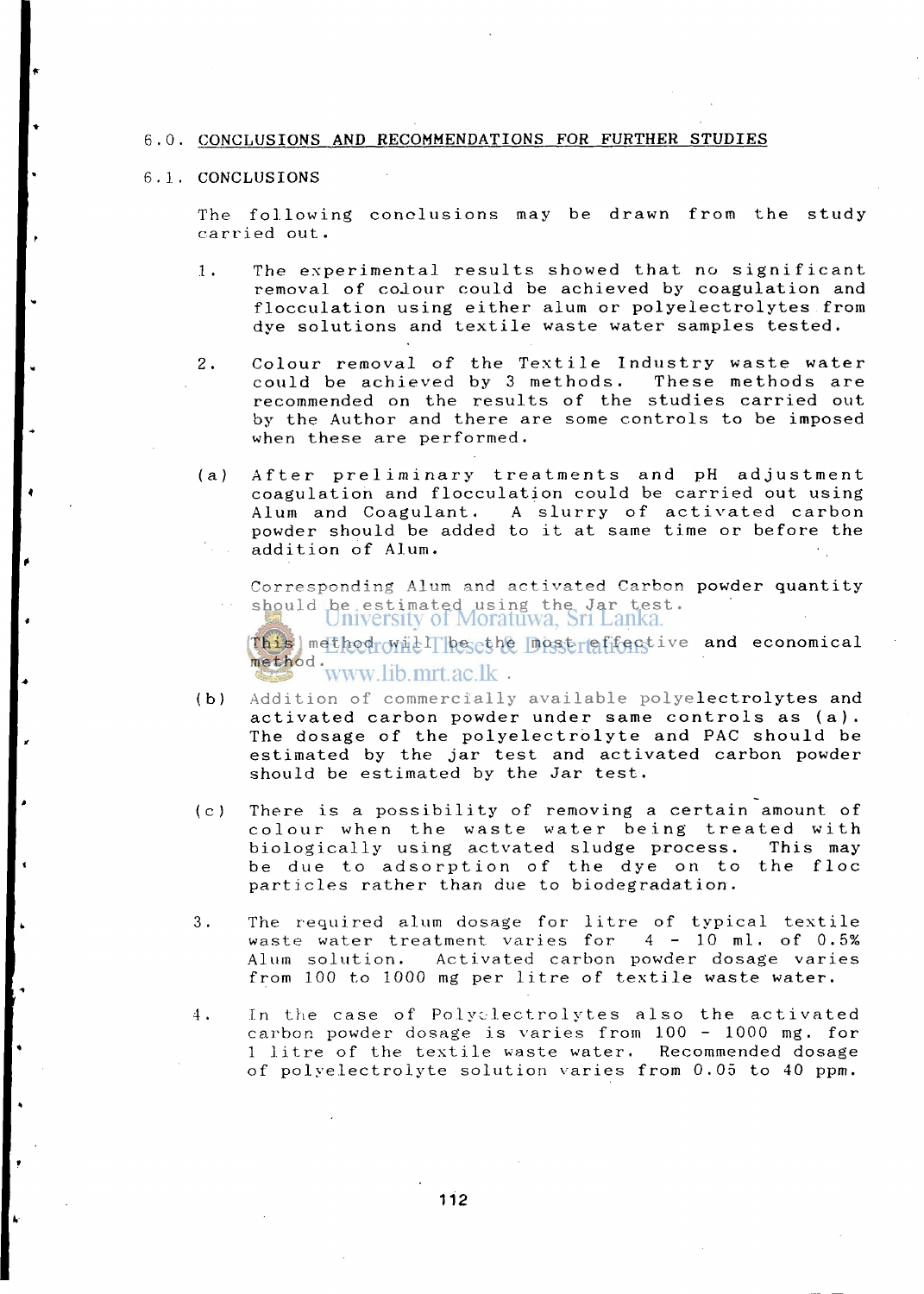5. C.O.D. removal of textile waste water could be achieved by using conventional activated sludge process. In this connection pH adjustments and flow equalization before treatment are necessary. Also provision of required essential nutrients has to be considered for better results.

If all these steps are fulfilled upto about 87% of C.O.D. removal could be achieved by using biological methods.

### **RECOMMENDATIONS FOR FURTHER STUDIES**

 $\Delta$ 

ø

The following studies are recommended to be carried in future, to enhance the knowledge of the treatment of textile industry waste water.

- 1. Study of C.O.D. removal of Textile waste water subjected to powdered activated carbon treatment in coagulation flocculation process.
- 2. Study of C.O.D. and colour removal of textile waste water by adding powdered activated carbon to the activated sludge treatment process or any other biological treatment method.
- $3.$  Study of  $\frac{1}{2}$  study of  $\frac{1}{2}$  of  $\frac{1}{2}$  of  $\frac{1}{2}$  and  $\frac{1}{2}$  and  $\frac{1}{2}$  by adding powdered activated carbon to crime rextile waste water and subsequent filtration through a su**itable filter** like pressure filter.
- 4. Study of the use of polyelectrolytes as coagulant aid in the process of colour removal by using coagulation flocculation in the persence of powdered activated carbon.
- 5. Study of efficiency of colour and C.O.D. removal of Textile waste water after passing through a packed bed of a Granular activated carbon.
- 6. Economic analysis of above methods for different scales of operation.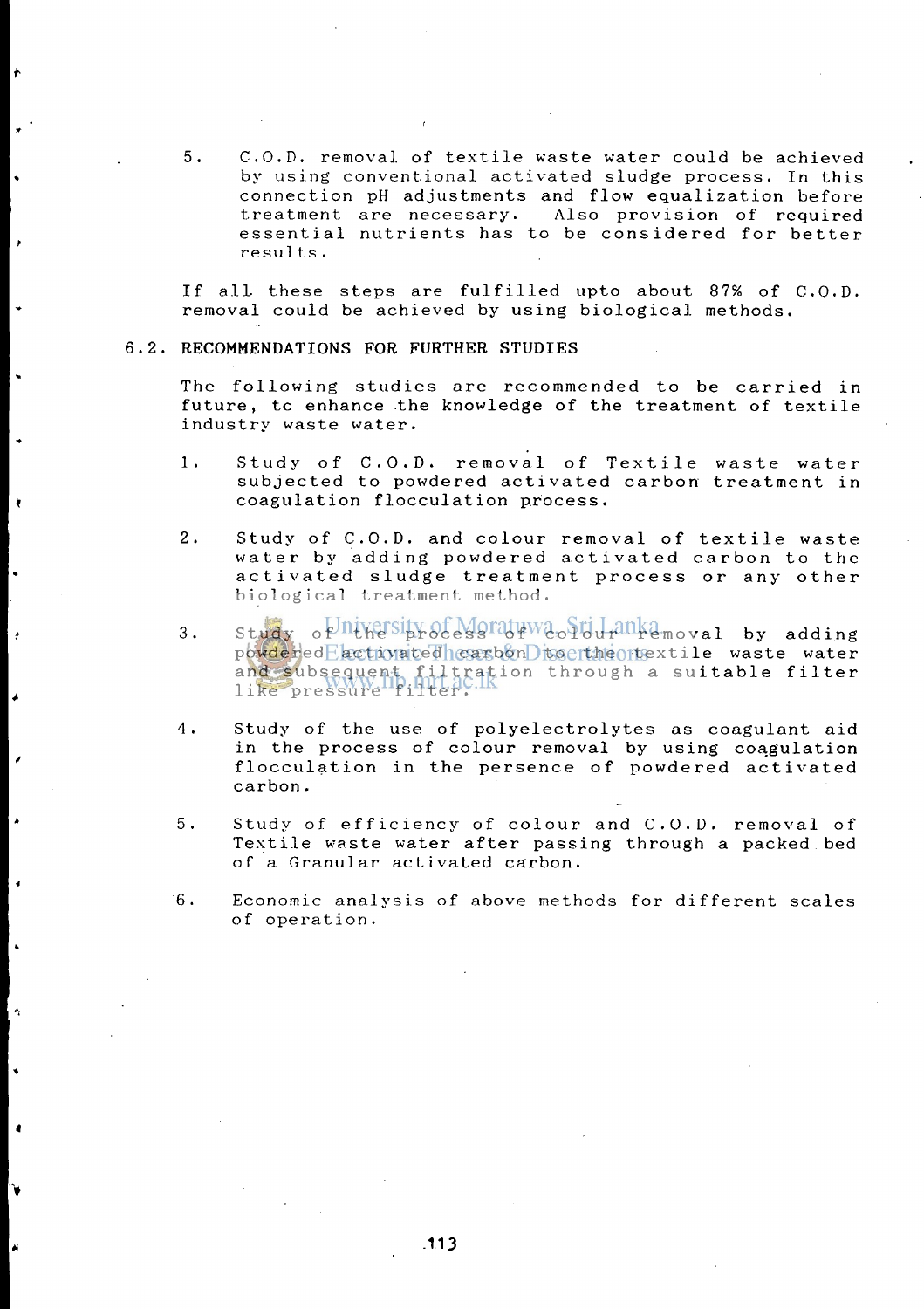### **APPENDIX 1**

### **LITERATURE OF THE POLYELECTROLYTES USED**

**N o . 1 - Anionic , hig h molecula r weigh t concentrate d liqui d polymer .** 

Specific gravity - 1.04 to 1.10

It is a high viscous liquid and also the viscosity **wil l increas e wit h decreasin g hardness .** 

Colour - off white

Recommended dosage - 0.1 to 5.0 ppm.

At the temperatures more than 35 deg. C. results  $max$  not satisfactory.

No. 2 - Nonionic, high molecular weight liquid polymer.

Amber colour and odourless viscous liquid.

Specific gravity<br>Chiversity of Moratuwa, Sri Lanka.

**Recommended dosag e - 0.0 5 t o 1. 5 ppm.**  www.lib.mrt.ac.lk

- 
- No. 3 Anionic high molecular weight viscous liquid **polymer.** Also it could be used as coagulant aid.

**Densit y i s 1 kg/Litr e and i t i s odourles s and colourless .** 

Recommended dosage - 5 to 40 ppm.

No. 4 - Cationic, moderate molecular weight liquid **polymer . Colour i s clea r pal e amber . I t i s mildl y acidi c .** 

 $Recommented dosage - 1 to 20 ppm.$ 

 $\blacktriangleleft$ 

No. 5 - Cationic, powder form, inorganic polynuclear **complex. " Highl y wate r soluble .** 

Recommended dosage - 1 to 20 ppm.

**Thi s ha s designe d t o functio n ove r a wid e** p H range.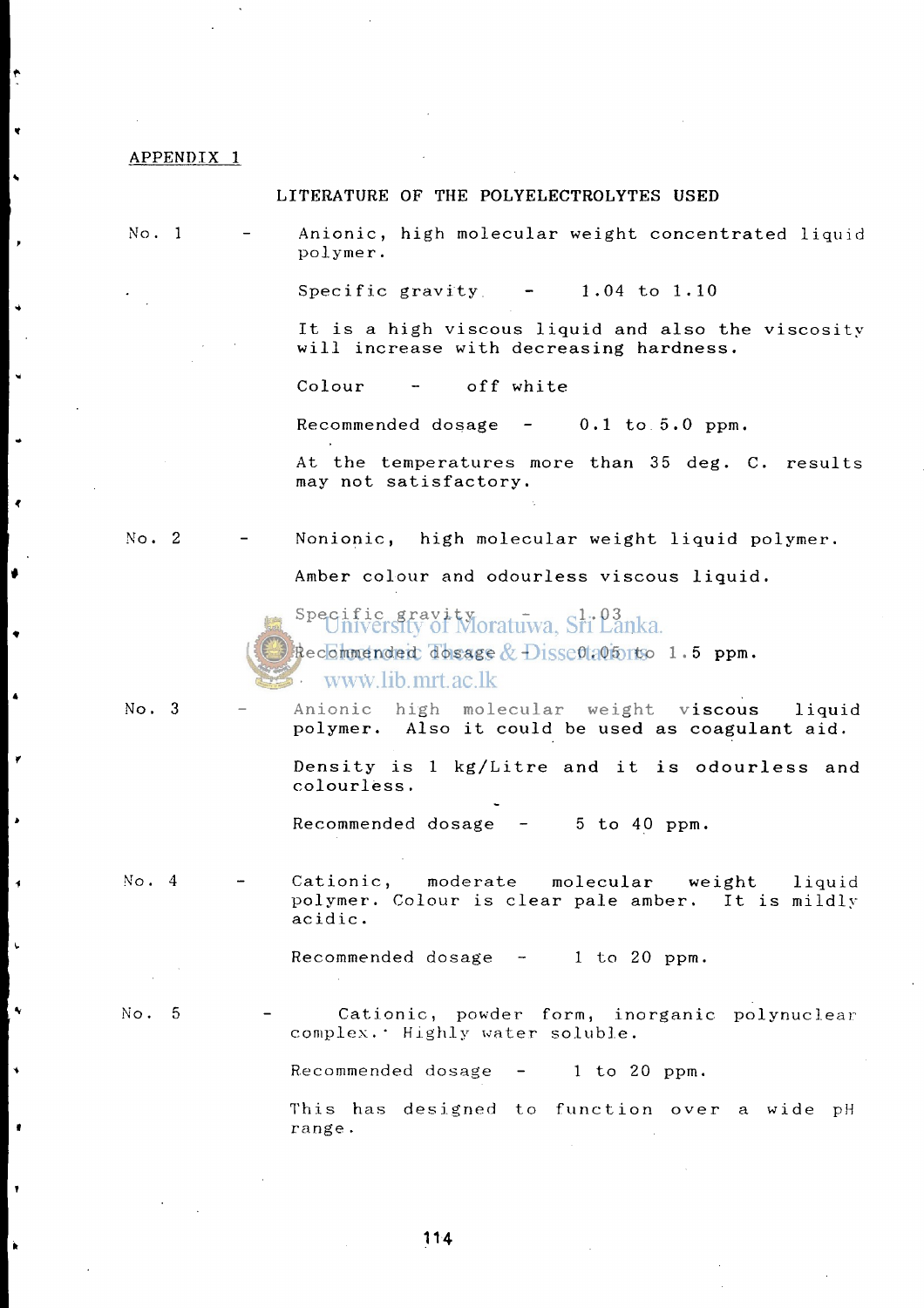1iquid 6 Cationic, moderate molecular weight This is mildly acidic product. polymer. Specific gravity  $-1.13$  to  $1.15$ Recommended dosage  $-$  1 to 10 ppm. Detailed literature is not available,  $No. 7$ is an amber colour concentrated liquid polymer.

All the above polyelectrolytes are primarily recommended for raw water clarification. Also more attention has to be taken when handling and preparation of solutions. Most polyelectrolytes are not stable for very long periods.

There polyelectrolytes are claimed to be effective for some other operations in water treatment. Some of them are as follows :

- a. Improve the filter effluent quality.<br>University of Moratuwa, Sri Lanka. b. Act as filter and for sand is diterent
- $c.$  Reduces the need  $P_0H^c$  adjustments.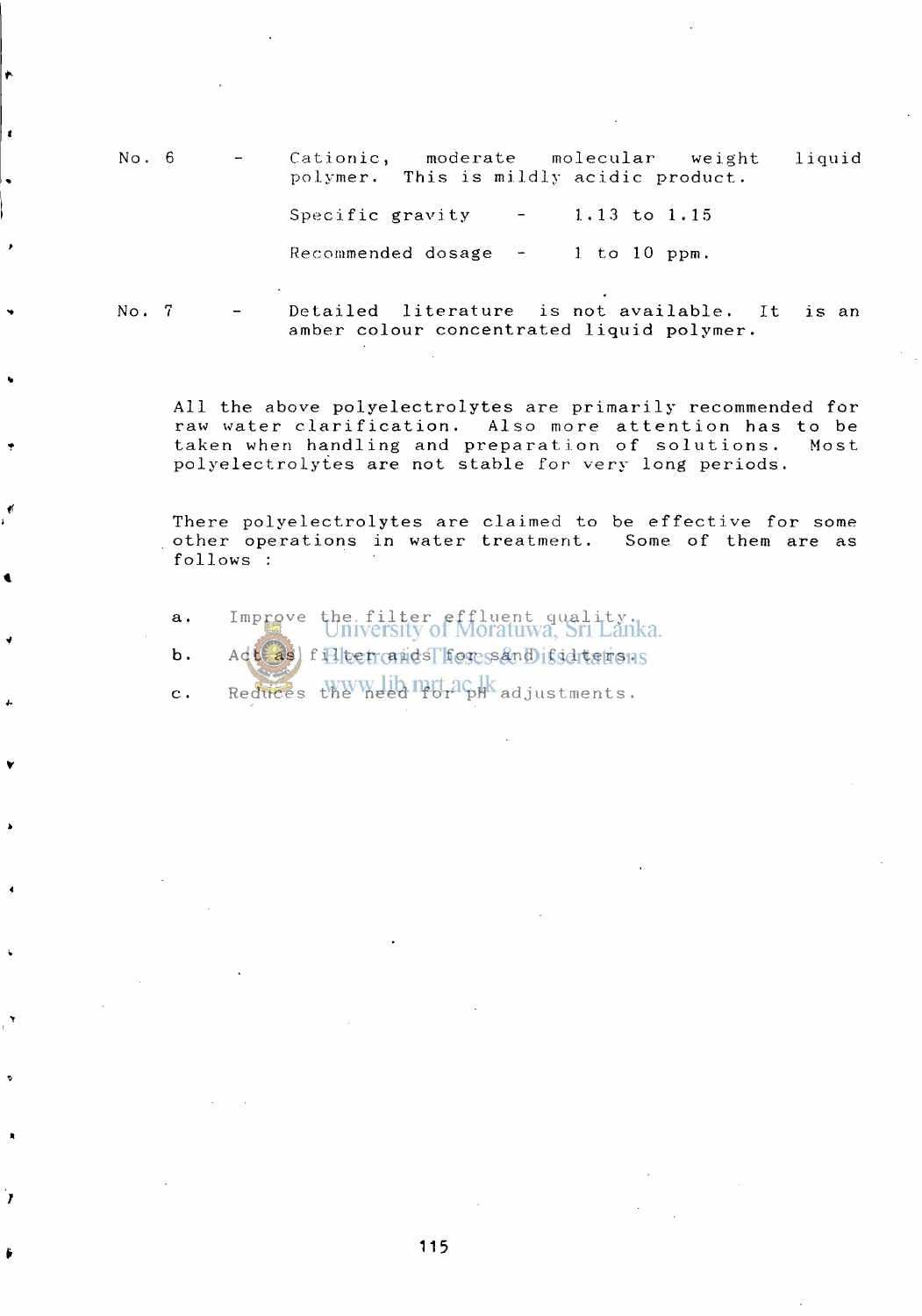# **APPENDIX II**

**RESULTS OF TESTS CARRIED OUT BY ABEYDEERA AND AMARASENA (1992)** 

$$
(1)
$$

<sup>&</sup>gt; (1) 5ml DYE AND lOOOmg ACTIVATED CARBON

| Alum<br>$\{Dosage(m1)\}\$   | pH   | (NTU) | $\{Time \ (min)\}\$ | {Turbidity   Settling   Transmittance |
|-----------------------------|------|-------|---------------------|---------------------------------------|
| $\mathcal{D}_{\mathcal{L}}$ | 7.8  | 2.75  | >30                 | 97.5                                  |
| 4                           | 7.21 | 3.0   | >30                 | 96                                    |
| 6                           | 7.2  | 2.75  | 15                  | 97                                    |
| 8                           | 6.75 | 3.0   | 10                  | 99                                    |
| 10                          | 6.63 | 2.75  | 9                   | 99                                    |
| 12                          | 6.0  | 2.75  | 8                   | 97                                    |

 $(2)$ 

# 5ml DYE AND 500mg ACTIVATED CARBON

| Alum<br>$\text{lossage}(m\text{-}v_{\text{WW}})$ ib mrt ac (NTU) |     | University of Moratuwa, Sri Lanka.<br>Electronic Throse Riby setations | $\{Time \ (min)\}$ | Transmittance: |
|------------------------------------------------------------------|-----|------------------------------------------------------------------------|--------------------|----------------|
|                                                                  | 8.0 | 3.25                                                                   | 10                 | 97             |
|                                                                  | 8.0 | 3.5                                                                    | 8                  | 99.5           |
| 6                                                                | 8.0 | 2.75                                                                   | 13                 | 98.5           |
| 8                                                                | 7.0 | 2.25                                                                   | >30                | 96             |
| 10                                                               | 6.0 | 2.5                                                                    | >30                | 98             |
| 12                                                               | 5.0 | 2.5                                                                    | >30                | 99             |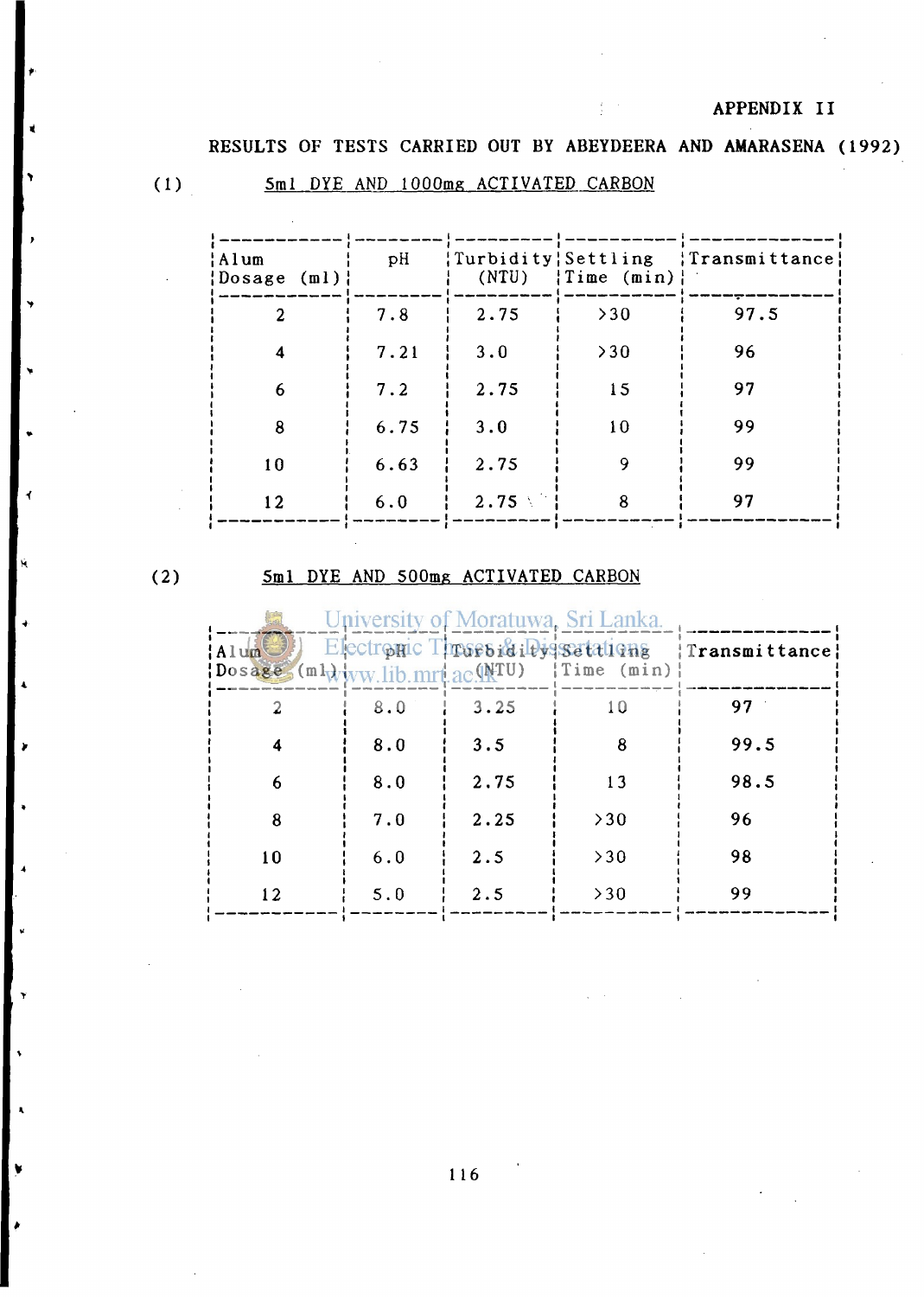| Alum!<br>$\{Dosage(m1)\}\$ | pH  | Turbidity   Settling<br>(NTU) | $\{Time \ (min)\}\$ | $\{Transmittance\}$ |
|----------------------------|-----|-------------------------------|---------------------|---------------------|
| $\overline{2}$             | 7.0 | 2.5                           | 6                   | 96                  |
| 4                          | 8.0 | 2.5                           | >30                 | 95                  |
| 6                          | 8.0 | 2.5                           | 13                  | 97                  |
| 8                          | 6.0 | 3.25                          | 10                  | 92                  |
| 10                         | 5.0 | 2.5                           | >30                 | 94                  |
| 12                         | 5.0 | 2.75                          | >30                 | 97                  |

₿.,

$$
(4)
$$

# 5ml DYE AND lOOOme (Reused) ACTIVATED CARBON

| ¦Alum<br>Dosage (ml) iniversity of Moratuwa Sri Lanka | pH                 | {Turbidity}Settling                | $\parallel$ Time (min) $\parallel$ | <b>Transmittance</b> |
|-------------------------------------------------------|--------------------|------------------------------------|------------------------------------|----------------------|
| (2)                                                   |                    | Electronic Theses 3& Dissertations |                                    | 97                   |
|                                                       | www.lib.mrt.acalkg |                                    | 13                                 | 97                   |
| 6                                                     | 7.0                | 4.4                                | 12                                 | 98                   |
| 8                                                     | 7.0                | 4.6                                | 8                                  | 99                   |
| 10                                                    | 6.0                | $-4.6$                             |                                    | 98                   |
| 12.                                                   | 5.0                | 4.6                                |                                    | 98                   |

117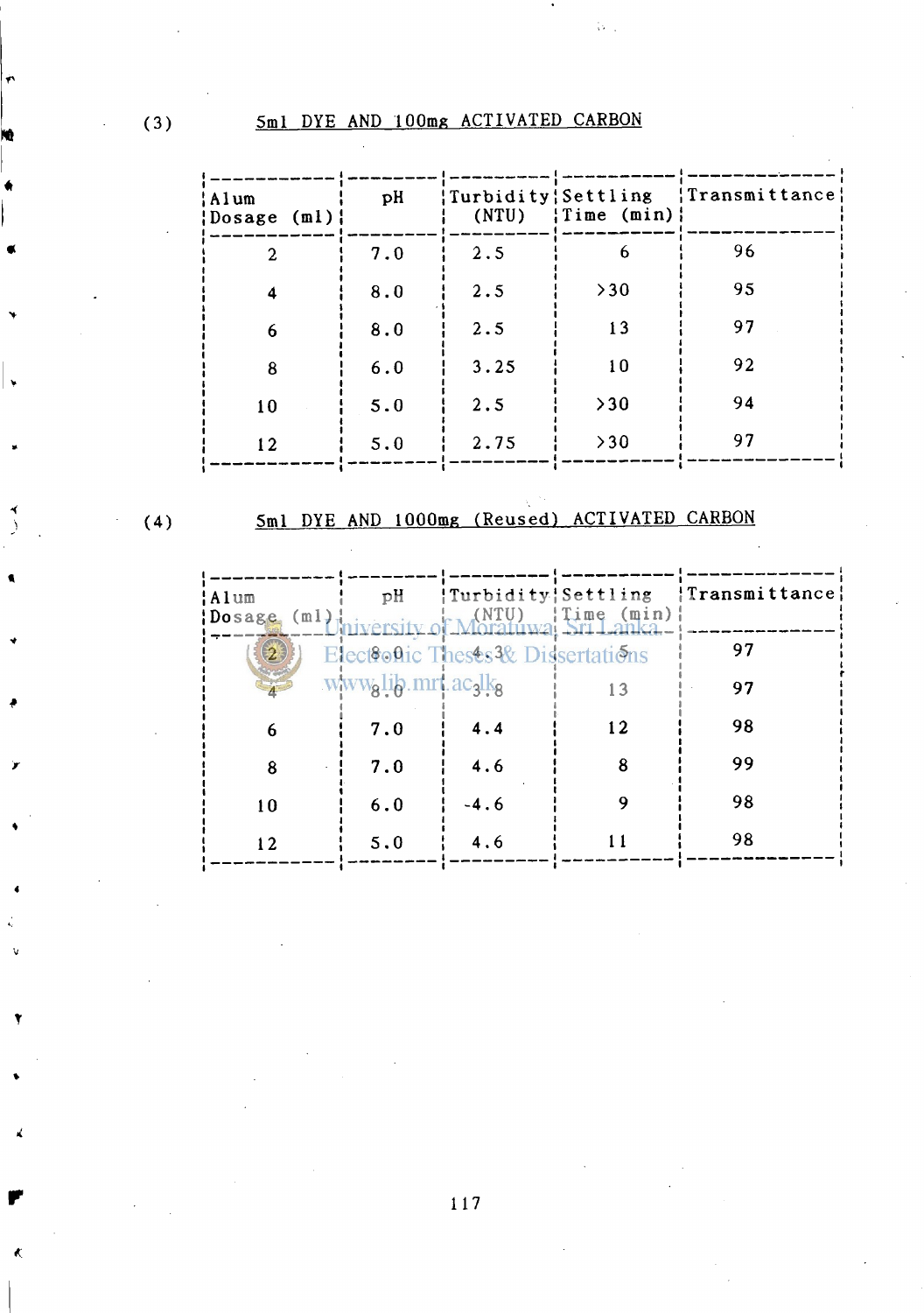| ¦Alum<br>$\{Dosage(m1)\}\$ | pH  | (NTU) | $\{Time \ (min)\}\$ | {Turbidity   Settling   Transmittance |
|----------------------------|-----|-------|---------------------|---------------------------------------|
| 2                          | 8.0 | 6.2   | >30                 | 96                                    |
| 4                          | 8.0 | 5.1   | >30                 | 98                                    |
| 6                          | 8.0 | 4:6   | 7.2                 | 97                                    |
| 8                          | 6.0 | 4.7   | 7.5                 | 97                                    |
| 10                         | 5.0 | 4.7   | 10                  | 97                                    |
| 12                         | 5.0 | 4.7   | >30                 | 95.5                                  |

$$
(6)
$$

rt

# **(6) 10ml DYE AND 500mg ACTIVATED CARBON**

| Alum <sub>s</sub><br>(m)<br>Dosage |                          | niversity of Murbidity Settling<br>Electronic Theses & Disspriation | Time | <b>Transmittance</b> |
|------------------------------------|--------------------------|---------------------------------------------------------------------|------|----------------------|
|                                    | www $1819$ mrt 10 $18.5$ |                                                                     |      | 97.5                 |
|                                    | 8.0                      | 2.5                                                                 | >30  | 98                   |
| 6                                  | 7.0                      | 2.5                                                                 | 12   | 98                   |
| 8                                  | 7.0                      | 2.5                                                                 | >30  | 98.5                 |
| 10                                 | 6.0                      | 2.5                                                                 | 19   | 98.5                 |
| 12                                 | 5.0                      | 2.5                                                                 | >30  | 98                   |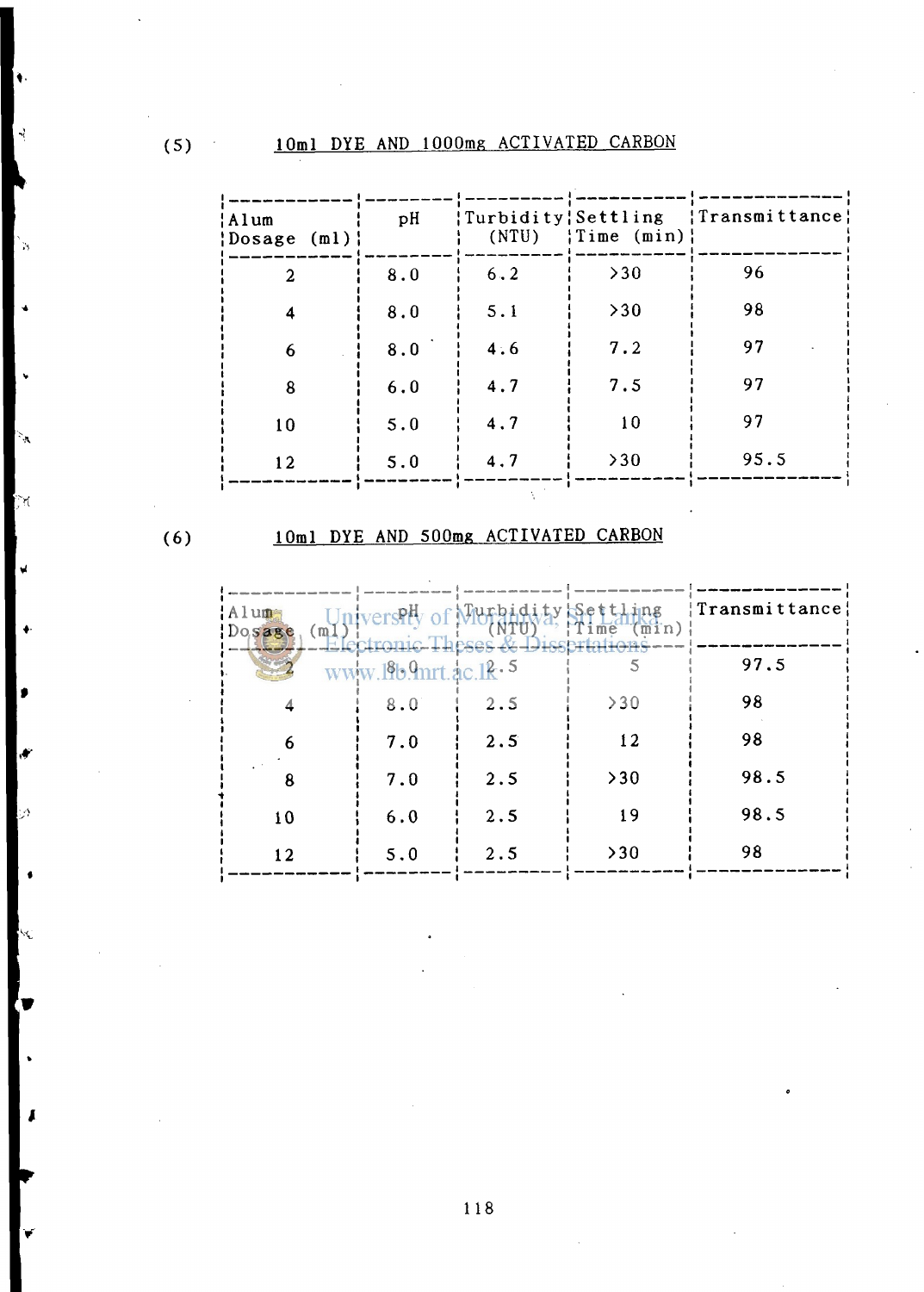| ¦Alum<br>{Dosage (ml); | pH  | (NTU) | $\{Time \ (min)\}\$ | {Turbidity { Settling { Transmittance } |
|------------------------|-----|-------|---------------------|-----------------------------------------|
| $\overline{2}$         | 7.0 | 2.75  | 12                  | 92                                      |
| 4                      | 7.0 | 2.75  | 15                  | 93.5                                    |
| 6                      | 6.0 | 6.0   | >30                 | 97                                      |
| 8                      | 5.0 | 6.0   | 16                  | 96                                      |
| 10                     | 4.0 | 6.75  | >39                 | 97.5                                    |
| 12                     | 4.0 | 6.5   | 25                  | 95                                      |

$$
(8)
$$

 $\frac{\partial f}{\partial x}$ 

深

 $\pmb{\lambda}$ 

# 10ml DYE AND lOOOmg (Reused) ACTIVATED CARBON

| Alum<br>$Dosage$ (ml | pH. | $ T$ urbidity $\int$ settling          | ANTHUWA THE MHih) | Transmittance |
|----------------------|-----|----------------------------------------|-------------------|---------------|
|                      |     | H <del>reces &amp; Dissertainors</del> | 15                | 95            |
|                      | 8.0 | 4.5                                    |                   | 96.5          |
| 6                    | 7.0 | 4.4                                    | 10                | 99            |
| 8                    | 7.0 | 5.0                                    | 8                 | 98            |
| 10                   | 5.0 | 5.6                                    | 6                 | 99            |
| ר ו                  | 5.0 | 5.6                                    |                   | 99.5          |

 $\mathcal{S}^{\pm}$  $119$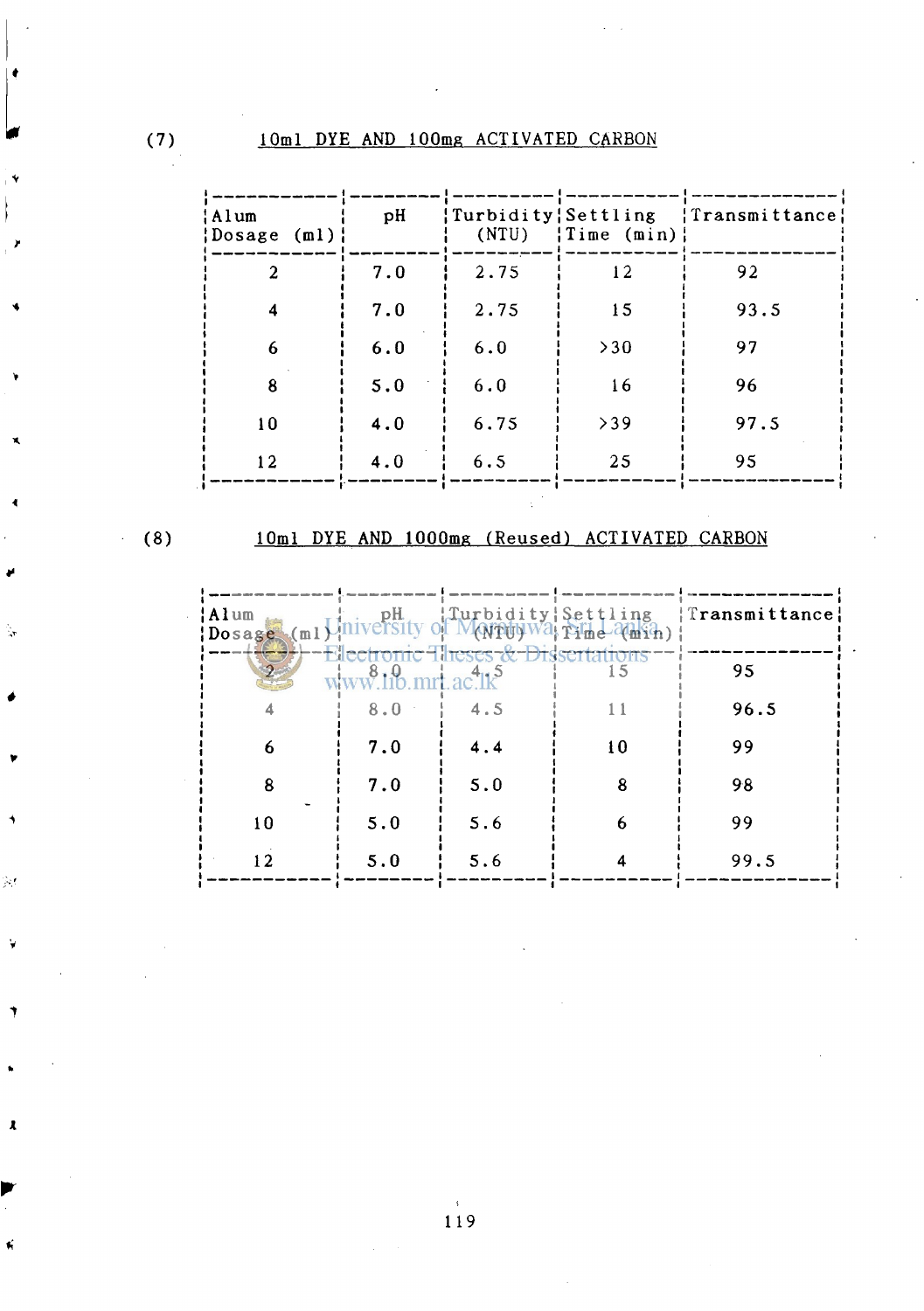| Alum<br> Dosage (ml) | pH  | (NTU) | $\{Time \ (min)\}\$ | {Turbidity { Settling { { Transmittance } |
|----------------------|-----|-------|---------------------|-------------------------------------------|
| $\overline{2}$       | 6.6 | 5     | 10                  | 98.5                                      |
| 4                    | 6.8 | 3.75  | 12                  | 99                                        |
| 6                    | 6.6 | 3.0   | >30                 | 99.5                                      |
| 8                    | 6.2 | 2.5   | >30                 | 98                                        |
| 10                   | 6.2 | 3.25  | 18                  | 97                                        |
| 12                   | 6.0 | 2.5   | >30                 | 97.5                                      |

# (10) 15ml DYE AND lOOOmg ACTIVATED CARBON

| Alum<br>Doese |                     |                                   | pH Iurbidity!Settling<br> versity of Mo(ATUy), pTimelT(min) | {Transmittance} |
|---------------|---------------------|-----------------------------------|-------------------------------------------------------------|-----------------|
|               | $www$ lib mrt ac lk | Electronic Theses & Dissertations |                                                             | 99              |
|               | 6.6                 | 4.4                               | 10                                                          | 99.5            |
| 6             | 6.4                 | 3.2                               | 14                                                          | 99              |
| 8             | 6.2                 | 2.8                               | >30                                                         | 99.5            |
| 10            | 6.2                 | 4.0                               | 6                                                           | 96.5            |
| 12            | 6.0                 | 4.5                               |                                                             | 96              |

**•** 

V

120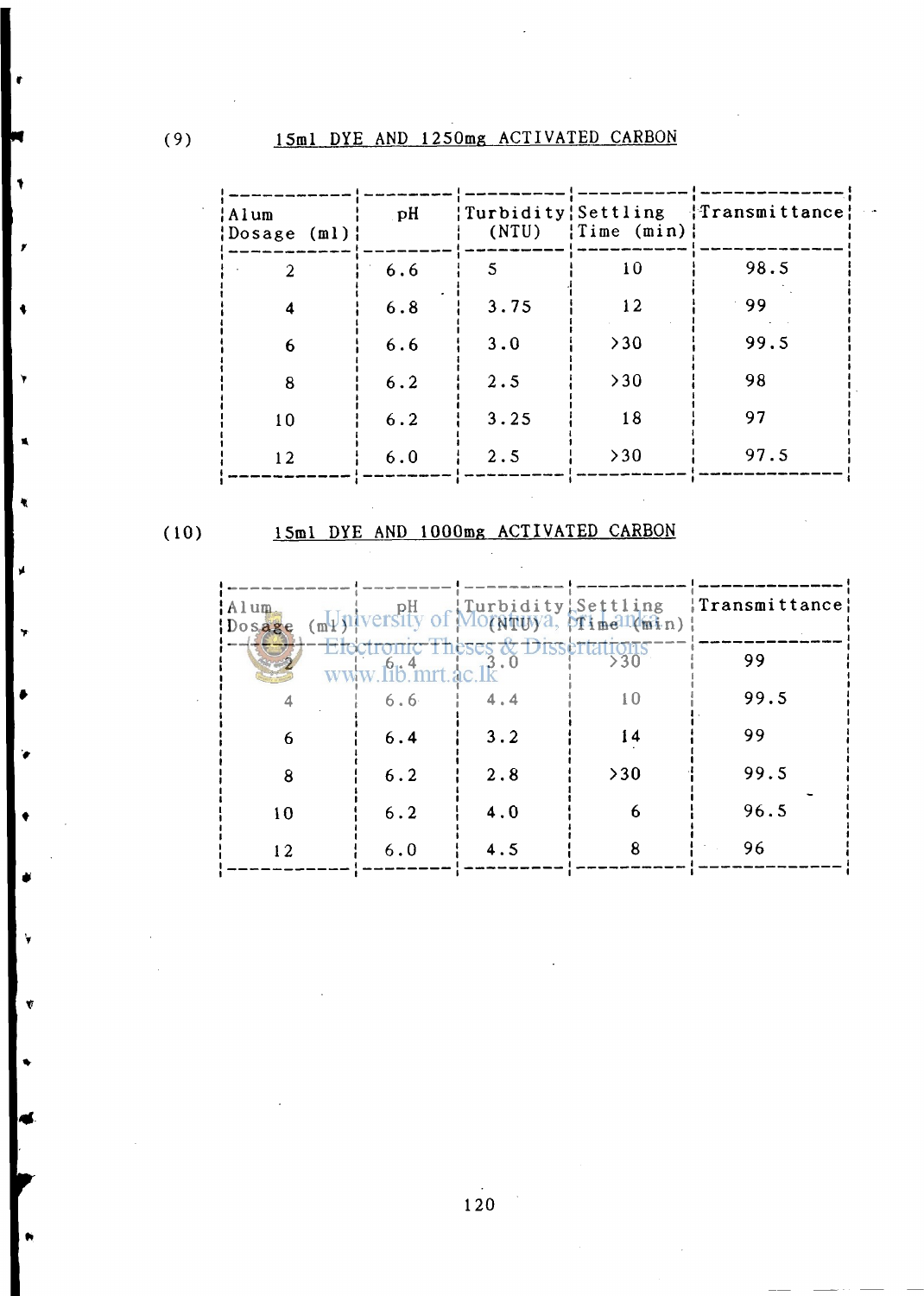(11) 15ml DYE AND 500mg ACTIVATED CARBON

| ¦Alum<br>¦Dosage (ml)¦ | pH  | (NTU) | $\{Time \ (min)\}\$ | {Turbidity { Settling { Transmittance } |
|------------------------|-----|-------|---------------------|-----------------------------------------|
| $\overline{2}$         | 6.2 | 3.5   | 17                  | 94                                      |
| 4                      | 6.0 | 2.7   | 15                  | 94                                      |
| 6                      | 6.0 | 4.2   | >30                 | 96                                      |
| 8                      | 6.0 | 5.25  | 15                  | 98                                      |
| 10                     | 5.0 | 4.5   | 10                  | 95                                      |
| 12                     | 6.0 | 7.0   | >30                 | 92.5                                    |
|                        |     |       |                     |                                         |

## **INITIAL TRANSMITTANCE VALUES**



Y

| <b>Concentration</b>                                   | Transmittance Value |  |
|--------------------------------------------------------|---------------------|--|
| University of Moratuwa, Sri Lanka.                     | (%)                 |  |
| Electronic Theses & Dissertations<br>www.lib.mrt.ac.lk | 91                  |  |
|                                                        | 80                  |  |
|                                                        | ۰                   |  |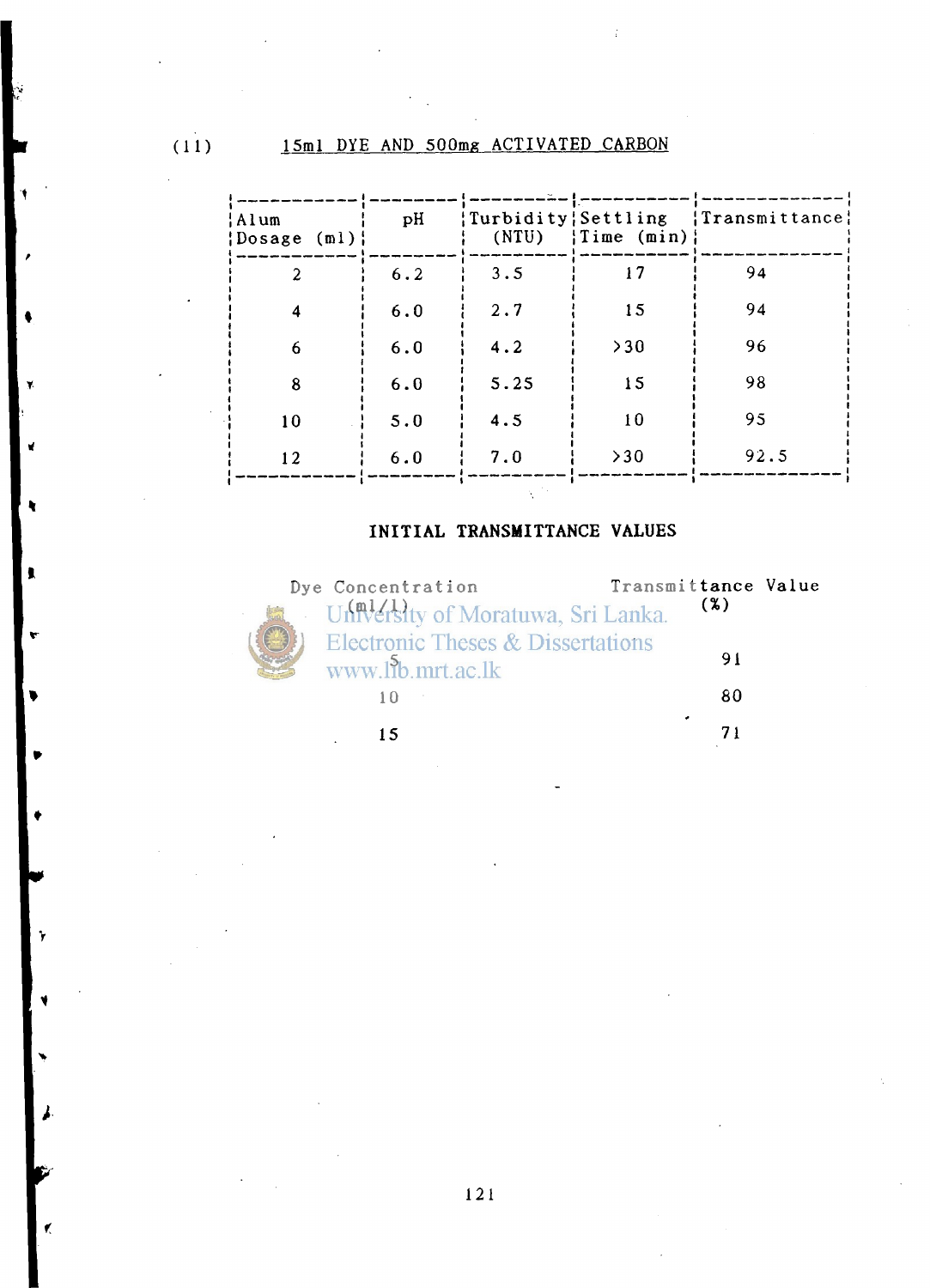### **REFERENCES**

- 1. . Abayadeera, C.B., and Amarasena, R., (1992) : Colour Removal of Textile Industry Waste Water. Report submitted in Partial fulfilment of the B.Sc. (Engg.) degree. University of Moratuwa, Sri Lanka.
- 2. Amal K Datta., and M. Narayana Rao., (1979) : Waste Water Treatment (2nd Edition). Oxford and IBM Publishing Co. Pvt Ltd., New Delhi, PP.244-261.
- **3 .** American Water Works Association, American Public Health Association and Water Pollution Control Federation, (1985) : Standard Methods for Examination of Water and Waste Water. 16th Edition. PP.67-74.
- 4. Andrew Porteous., (1978) : Developments in Environmental Control and Public Health. Applied Science Publishers Ltd., London.
- 5. Asian Institute of Technology, Bangkok, Thailand., (1989) : Environmental Sanitation Review, No.27, June 1989, PP.67-71.
- 6. bkh Consulting Engineers., Netherlands (1991) : Feasibility St<mark>udies onCC</mark>Pollution Control for Textile Processing Industry.<sub>ww</sub>Report<sub>mi</sub>submntted to the Cent**ral Environmental** Authority., Sri Lanka.
- 7. Chandubhai N Patel.**, Su** Ling Cheng and Kashi Banergy., (1988) : Granular Activated Carbon Department of Civil and Environmental Engineering, Newjersy Institute of Technology, Newark NJ. The article was appeared in CIVIL ENGINEERING PRACTICE WATER RESOURCES ENVIRONMENTAL, TECHNOMIC PUBLISHERS CO. INC. LANCASTER BASEL, Edited by Paul N. Cheremisinoof. Nicholos. P. Cheremisinoof and Su Ling Cheng.
- 8. Degremont Water Treatment Hand Book, (1991) : 6th Edition, PP.94-99 .
- 9. Denis Dickinson., (1974) : Practical Waste Treatment and Disposal. Applied Science Publishers Ltd., Ripple Road, Barking, Essex England, PP.187-195.
- 10. George Kakabadse., (1978) (Editor) : Chemistry of Effluent Treatment, applied Science Publishers, London, PP.39-56.